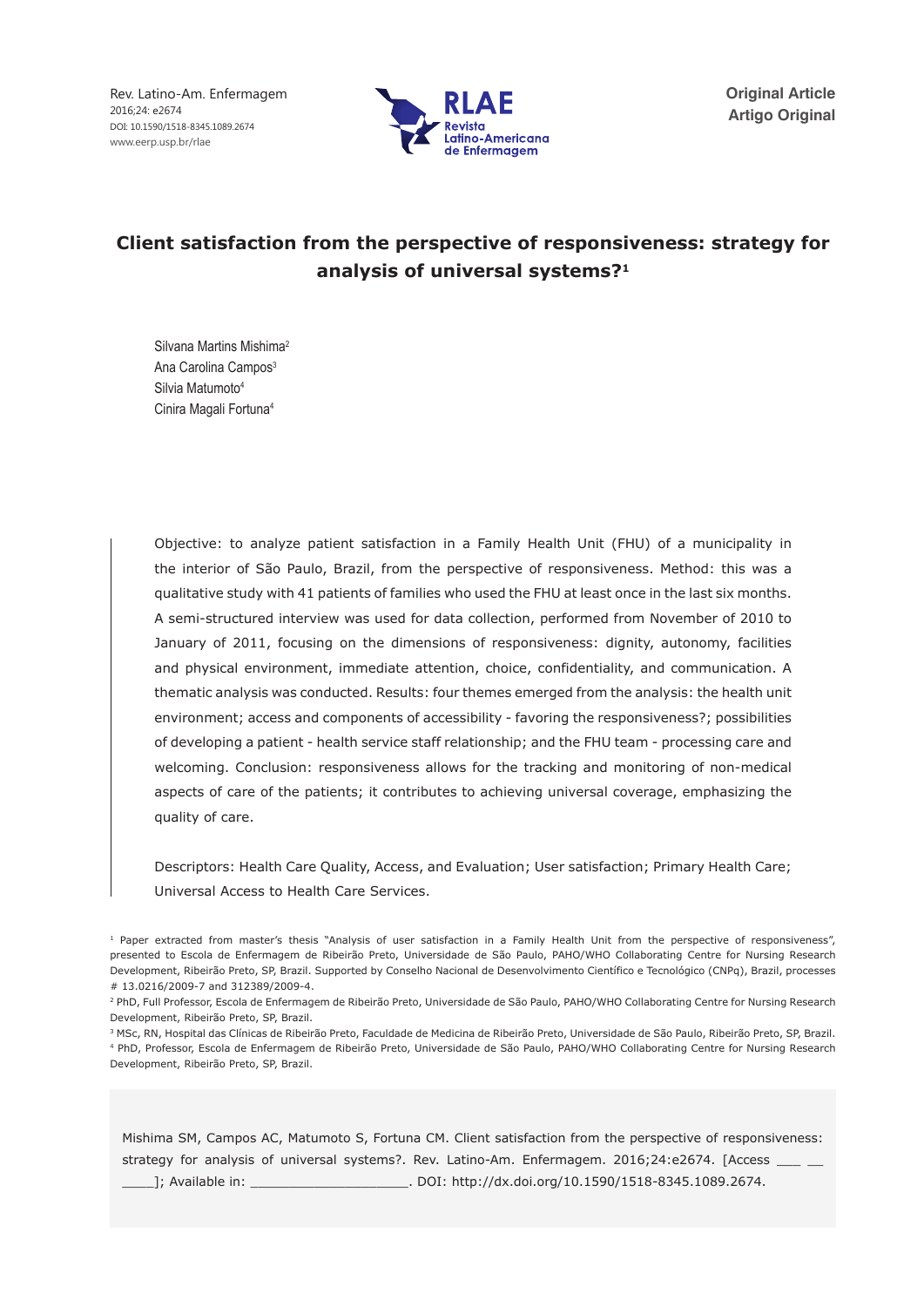# **Introduction**

The concept of responsiveness refers to the way the health system can recognize and respond to the expectations of individuals in relation to non-medical aspects of care, taking into account how government actions meet the expectations and demands of the population, respecting the people's rights by aggregating the principle definition of universal validity to the assessment of health systems (1-4). Thus, responsiveness would review the interaction between the way the health system operates and patient satisfaction<sup>(3)</sup>.

The concept of responsiveness comprises two main aspects: respect for people, which includes questions such as: dignity, autonomy, communication and confidentiality; and customer orientation that includes elements that influence satisfaction, but are not directly connected to health care: respect for rapid attendance, access to social support networks, quality of facilities; and choice of one's health care provider(1,3).

Although criticism exists about the analysis of responsiveness, since it is a patient belief that presents bias, such as gratitude for the care received $(4)$ , its elements / dimensions can amplify the possibilities of evaluating patient satisfaction, contributing indicators for expansion of universality of health care and universal coverage. The concept can also enable the nursing team to extend their actions in addressing the needs and expectations of the patients.

Responsiveness is one in ten actions resulting from lessons learned from various Latin American countries that showed that universal coverage is achievable. Such specific action refers to effective mechanisms for monitoring and evaluating quality of care, in the technical and interpersonal dimensions, considering that the expansion of coverage requires investments in the quality of care<sup>(5)</sup>.

Thus, the notion of responsiveness, including the main aspects already mentioned, respect for people and customer orientation, can guide the initiatives that seek to evaluate, monitor and improve quality as a component of universal health coverage<sup>(5)</sup>.

In 1994, the Unified Health System (SUS), in Brazil, had the Family Health Strategy (FHS) implemented and supported by the principles of Primary Health Care (PHC) as a way to address the problem of unequal access and to expand coverage; seeking to accomplish the process of democratization and the development of citizenship, involving the population in decision-making<sup>(6)</sup>.

Studies on health service evaluation (7-8) have indicated the importance of analyzing the impact of PHC actions on the health conditions of the population and patient satisfaction, highlighting the importance of giving them a voice and opportunity to participate in diagnostic processes and action planning. Thus, it is already possible to identify an increase in scientific production on patient satisfaction relating to PHC services, especially those related to Family Health (8). However, studies related to responsiveness remain rare in Brazil.

The difference, from the perspective of responsiveness and evaluation of patient satisfaction, is in its approach when asking: how pleased was the patient with the care received with regard to responsiveness and his expectations, and what happens when he interacts with health services<sup>(4)</sup>.

The research used the dimensions of responsiveness for the analysis of patient satisfaction with the care provided by the Family Health Unit (FHU): dignity, autonomy, confidentiality, immediate attention, choice, facilities. physical environment, and communication

The guiding question of this study was: What is the level of patient satisfaction with the FHU healthcare facilities, considering the constitutive elements of responsiveness?

Thus, the study aimed to analyze patient satisfaction of a FHU from the perspective of responsiveness.

#### **Methodological framework**

This was a descriptive, qualitative study, conducted in a county in São Paulo, Brazil, which has an articulated public network of PHC service provision and different specialized levels of care. In 2011, the city had 21 FHU teams distributed in 13 health care units; and, like other municipalities with more than 100,000 inhabitants, experienced difficulties consolidating the FHS<sup>(9)</sup>, but it was considered important to analyze the results achieved, despite coverage of less than 14%. After presentation of the study, a team was selected by lottery among those who expressed interest in participating in the research.

For data collection, a semi-structured interview allowed for the capture of the singularity and specificities present in the relationship that patients have with the health services, considering the dimensions of responsiveness, which have subjective aspects (10). The instrument used contained questions relating to the characteristics of the interviewees, and others related to the dimensions of responsiveness, such as: How does the FHU seem to you? Do you feel respected? Can you get care whenever you need it?

The selection of the study subjects was by identification of families registered by the team in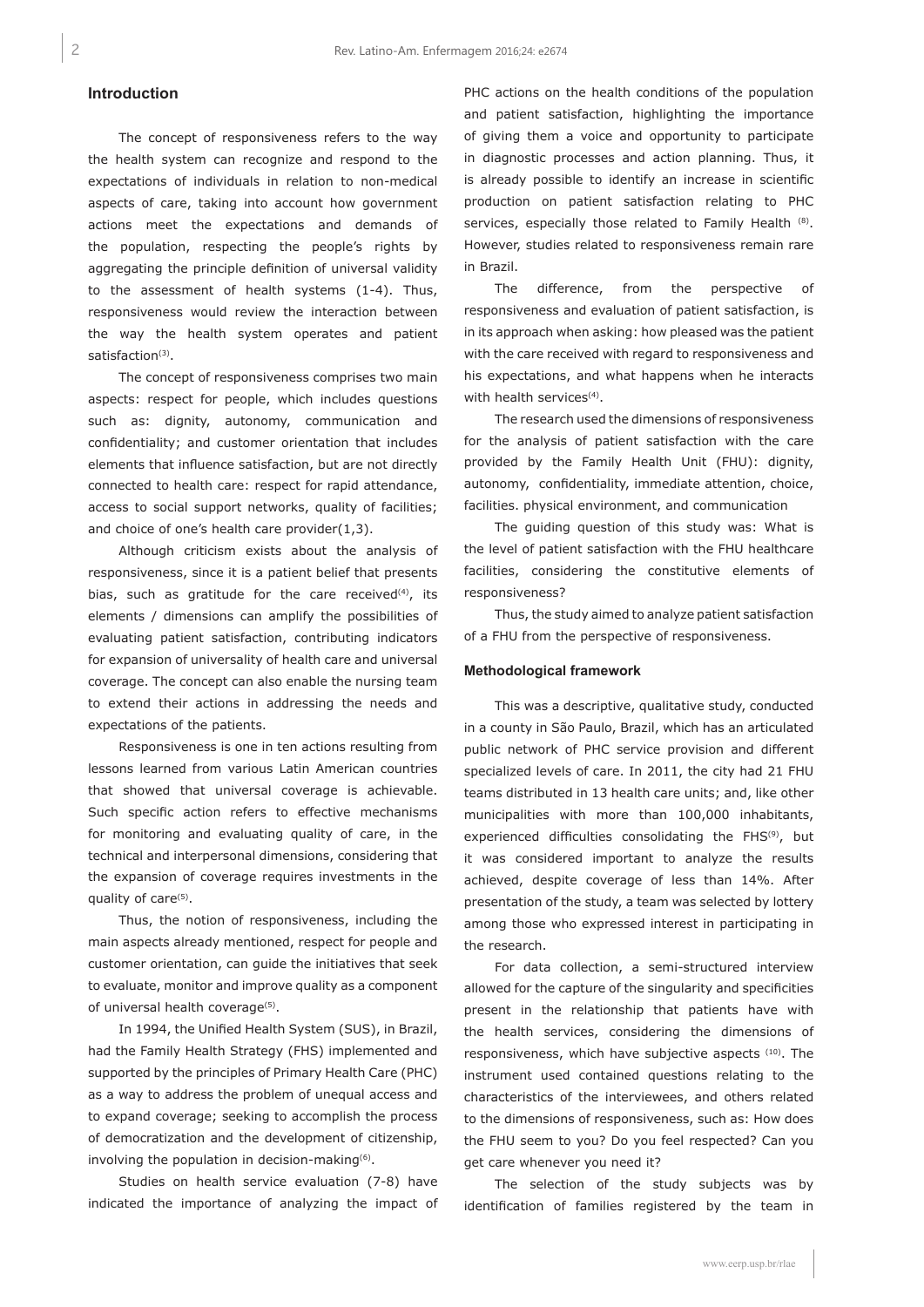the Primary Care Information System (Sistema de Informação de Atenção Básica -SIAB). From a total of 773 families, an initial sample of 77 families (10%) was selected; using simple random sampling without replacement, each sample unit had the same possibility of selection, considering the diversity of the five FHU micro-areas.

Next, from the records of the 77 families, those were identified that had at least one member who had used any of the services offered by the FHU, such as consultations, guidance, home visits, groups, among others, in the period of up to six months prior to September 2, 2010. One member of each selected family, over 18 years of age, present at home on the day and time scheduled for the interview, represented the study subjects. The interviews lasted an average of 45 minutes, and were conducted by experienced interviewers, from November of 2010 to January of 2011. There were audio-recorded and later transcribed into digital media.

Data saturation was verified after 43 interviews, two of which were lost due to recording issues, when the iteration of responses related to the complete dimensions of responsiveness was deduced $(11)$ .

Thematic analysis was used for data analysis; its set of procedures allowed the analysis of convergence, divergence and unusual constant answers for open-ended questions (10). The analysis of the empirical material, guided by the responsiveness dimensions, allowed for the identification of four themes: the health unit environment; access and components of accessibility favoring the responsiveness?; possibilities of developing a patient - health service staff relationship; and the FHU team - processing care and welcoming.

The study was approved by the Research Ethics Committee, protocol No 400 CEP-CSE-FMRP / USP.

#### **Resultados**

Respondents had diverse opinions about the health unit environment. There are those who considered it appropriate:

> *[...] I think it has space enough [indoors], it is shared, well organized there, I think it is good. (Interv.06).*

However, some people asserted that the FHU office is cramped, poorly lit and ventilated, had small corridors with the movement of people hampered, difficult access to stairs, and a small number of offices for medical consultation, namely, they perceive the physical space in the unit is not prepared to promote health care

*[...] the day I went to consult a doctor, I* 

*had to wait for the consultation, because they had no office. (Interv.18).* 

Patients tend to consider the health unit as a simple place, with old furniture that is inadequate and below their expectations

> *[...] but, I think it is an ugly house, moldy,*  with musty offices, and the reception chairs *are not very nice chairs ... (Interv.01);*

and, without proper identification of the FHU on the exterior facade. Additionally, they expressed the wish for a more pleasant and cozy place.

Some respondents had difficulty reporting on the equipment available: I do not see equipment there [...] (Interv.04). The FHU is seen as a health service with little equipment because is a FHS unit, targeted to monitor and provide promotion and prevention. Complaints from patients about lack of equipment at the FHU were noted: [...] I think that they should have more equipment here, that could

> *[...] for example, X-Ray. You wait seven to eight hours to get one X-ray by appointment [...] (Interv.04).*

And, they believe that it should be better equipped because they spend a lot of time to obtain care at the FHU and then in the District Reference Unit for procedures and tests not available at the FHU.

In the second theme, patients felt there was easy access to the FHU in relation to their residences, with an average of seven minutes of walking

> [...] Oh, where is it, is practically right in *the house. Ah, from here to the unit? About three minutes walking [...] (Interv.36).*

However, living close to a health unit does not directly influence access to this service, because the waiting time for scheduling can be long. In this sense, different aspects of organizational accessibility were mentioned, including restriction of places for other levels of care; operating hours of the FHU; waiting time for scheduling appointments; lack of health promotion activities:

> *now I miss the PIC [Community Integration Program], because I used to participated in the PIC, it is in the plaza, right, and [...], then, I started to fall, I did not go further [...] (Interv.25).*

In relation to the wait time for care at the FHU, is distinguished that it depends on the perspective and needs of each patient, ranging from 15 to 60 minutes, time that is considered appropriate; nearly 90% of the interviewees indicated they received care when they sought it.

The patients indicated dissatisfaction with the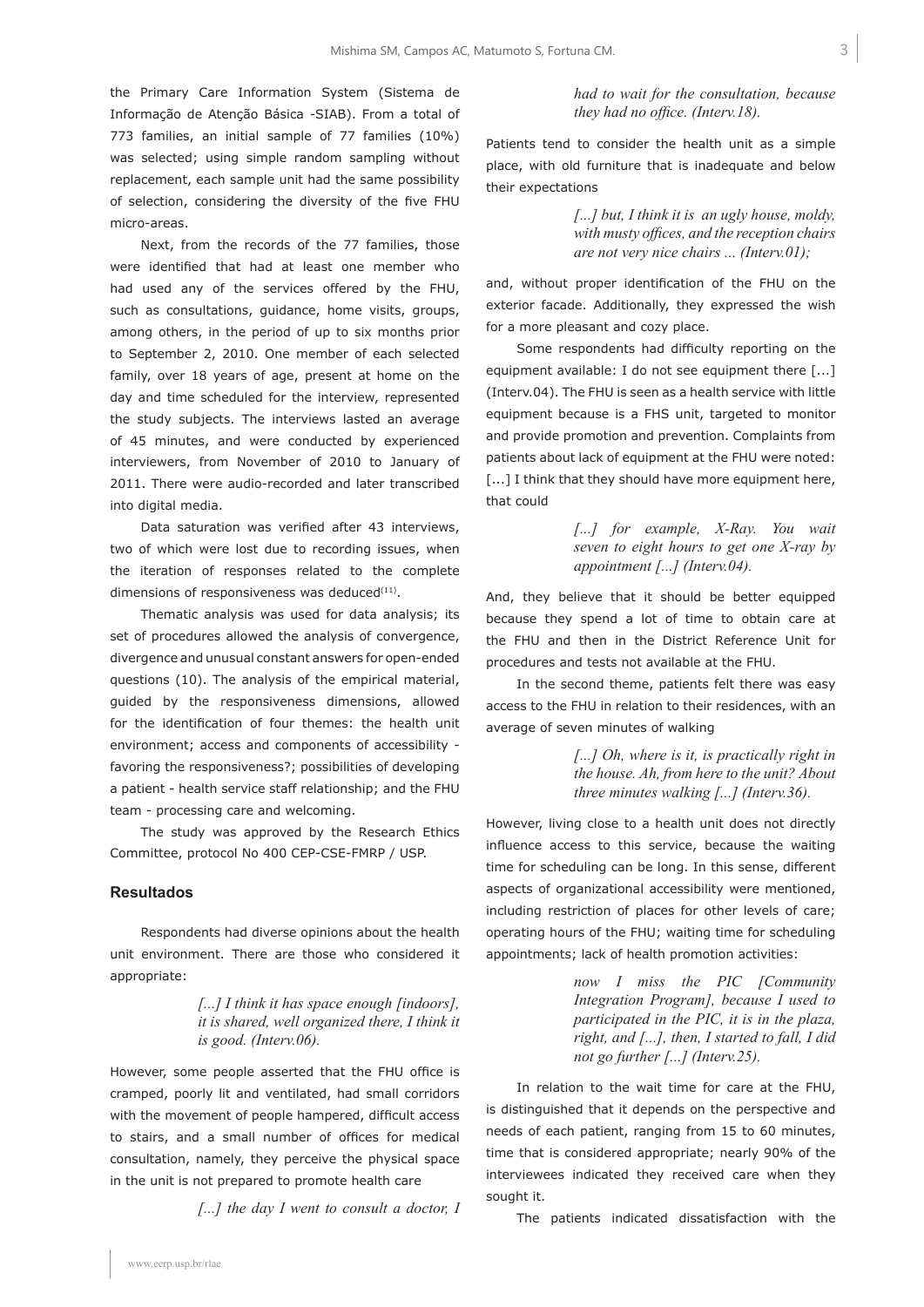accessibility of resources and technology not available at the FHU, such as medications, routine immunizations, urgent and emergency care specific tests and procedures, and specialists

> *[...] I think that the FHU should have dental supplies, thus, attending more people [...]. (Interv.16)*

In the construction of the relationship between patient - health service staff, confidentiality, which is aspects involving privacy regarding the care provided by the health service and the services performed by the team, the respondents stated that professionals perform assessments, examinations and instructions appropriately. The link with Community Health Agents (CHAs), who visit them in their homes, proved to be important, both because this person is close and is known in the community, as well as due to the confidence transmitted by the professional.

Another aspect of developing confidence in the health service is the confidentiality of information. There were some reports that confidentiality was assured by the team that listens, cares for, guides and treats the person's health, without exposing them to situations of risk and discomfort. Regarding privacy, ethical care was provided with respect, and patients noted safety:

> *[...] I think so, there are things I tell them and they would not comment to anyone [...] (Interv.17).*

With regard to the theme, The family health team - providing care and welcoming, patients recognize that their desires, problems and needs are heard by the FHU team, emphasizing that the professionals are attentive, careful and sensitive to what is required of them. The average consultation time was positively assessed, ranging from 30 to 60 minutes, because the team did not rush the patient, leaving them free to ask questions and clarify doubts.

Regarding the dimension of choice, more than 90% of respondents denied having a desire to choose another health care facility or other care professional at FHU or for health monitoring of their families, due to the quality of care, close relationship and how they were welcomed and respected

> *[...] it is a very close relationship. Well, this thing of family health, because I enter there and the people call me by my name, is a very cool relationship [...] (Interv.21).*

The desire to look for a second opinion was also denied, due to confidence in the care provided by the same team.

Respondents highlighted having the freedom to refuse treatment and guidance, and reported they never had to do this, as the professionals clarified their doubts;

they reported they could participate and offer opinions in the decisions about their health and treatment and that of their family. They also stated that the team adequately performed assessments and they felt supported, cared for and confident in the prescriptions and guidance offered, favoring the patient-health service link:

> *Ah! I think the professionals do the best they can [...] think they like what they do, are highly motivated [...] (Interv.31)*

The study participants explained that the professionals who treated them always asked what bothered them, and they never ceased to clarify things, stating that the health care team was available for guidance and information. They felt that appropriate care went beyond the team's commitment with the care itself, but resulted from the bond built on the patientprofessionals - health facility triad.

### **Discussion**

The PHC in Brazil prioritized the FHS implementing necessary changes with a view to consolidating the principles of the Unified Health System  $(7,9)$ , making effective efforts to improve coverage, thereby meeting the health needs of population<sup>(6)</sup>.

The FHU should be structured to accommodate teams that can count on a working process, with structural resources and devices compatible with the necessary health actions (12) to face the challenges imposed on the health systems $(6)$ . In the case discussed here, this refers to the organization of health services in order to include the expansion of coverage, with quality of care<sup>(5)</sup>.

This movement also includes the perspective of systems to offer comprehensive and integrated care, at all levels. Such care needs to be monitored and evaluated, institutionally and by the patients themselves, who now have a fundamental role in assessing the ability of the services to satisfy their needs and expectations  $(13)$ .

Responsiveness and its main aspects enabled us to present the evaluation of the FHU by participants of the study.

Regarding the *respect for people*, the patients value the "courtesy" which is considered a soft technology, namely a technology of relationship, in which intersubjectivity operates in the act of producing health actions, interaction processes, bonding, and listening, which have also been mentioned as fundamental in other studies<sup>(12,14)</sup>.

The dignity in care dimension was analyzed and listed as a respectful form of caring, with the welcoming by the staff without offense and that does not adversely affect the human rights of citizens and health clients.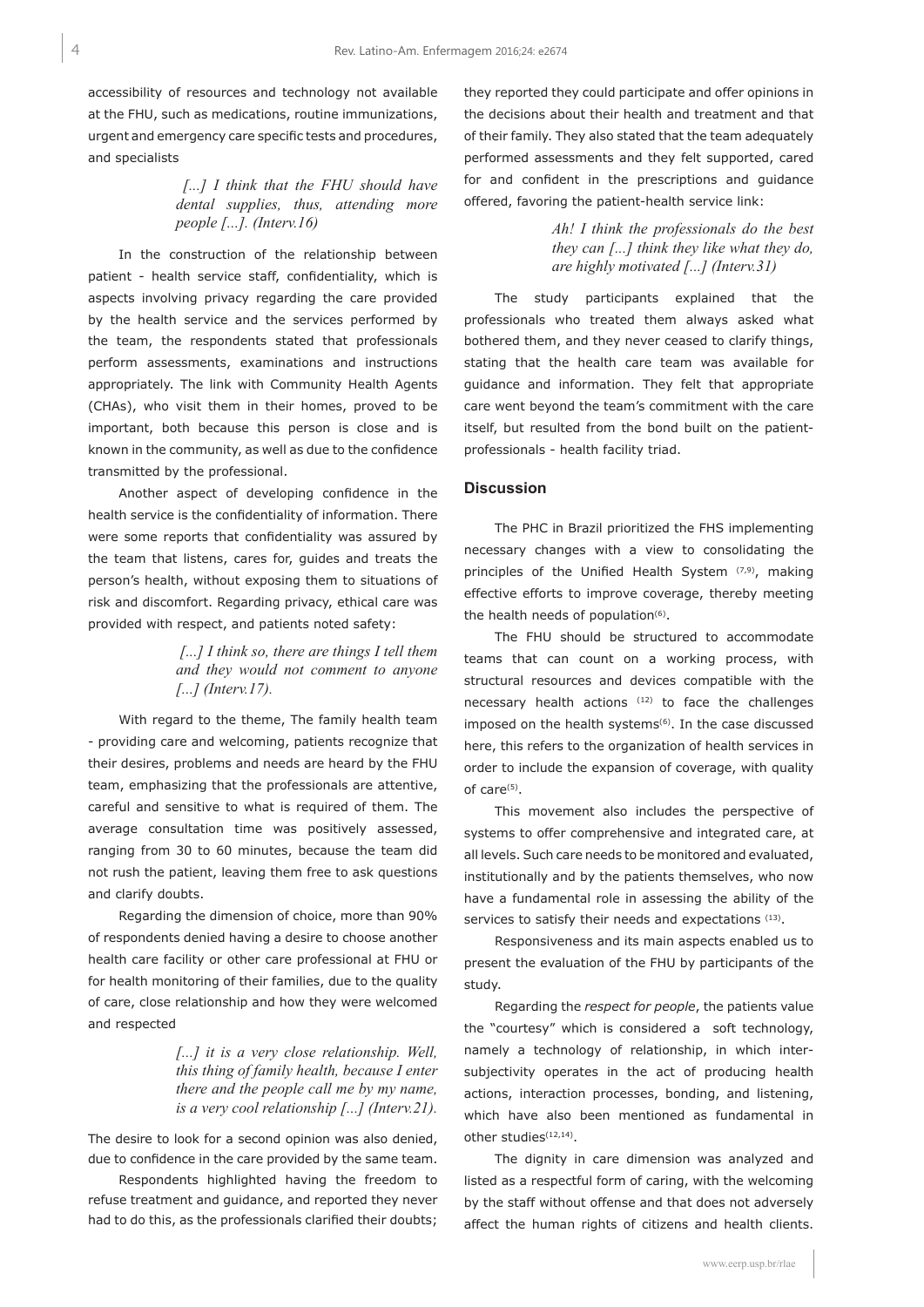In terms of human rights, dignity implies a set of rights and a guarantee, in which all individuals shall be treated with respect and remain free to achieve their own dreams and hopes. The most important way to ensure human dignity is the fight against unjust discrimination based on race, sex, religion, ethnicity, political opinion, property, disability or other status. The right to health is closely linked to and dependent upon the realization of other human rights, such as the right to food, housing, work, education, human dignity, life, non-discrimination, equality, the prohibition against torture, privacy, access to information, and freedom of choice and expression $(6)$ . The principles of human rights are internationally recognized and accepted, and are composed of civil, cultural, economic, political and social rights. In this manner, the quest for universal coverage led some Latin American countries to adopt health as a social and citizenship right<sup>(5)</sup>.

Each one of the responsiveness aspects are supported by one or more human rights principles, and these aspects are interconnected with each other. The care provided with respect, caring and dignity involves patient autonomy to participate and decide on one's own health and that of one's family, as well as the freedom to accept or refuse treatment and health guidance. Regarding privacy and confidentiality, $(12)$  patients felt protected in the service evaluated, unlike those in the services of Rio de Janeiro, whose clients evaluated the former as the most flawed aspect, although the confidentiality of information was assured $(4)$ .

Communication was perceived in the construction of responsiveness $(1)$  as the point common to all other aspects of this theme, and it was fundamental to the continuity of care. The quality of care depends on the combination of technical and interpersonal measures, namely, proper and effective communication with language that favors the understanding of the patients, as reported by the interviewees, reiterating satisfaction with the explanations received. In this sense, the service moves in the direction of strengthening the health system functions, to enlarge the choice of the patient, increasing effectiveness and efficiency, as well as improving the quality of care, aiming at universal coverage (5). In addition, for patients of health services, the expectations are built by the means of communication based on the current and past experiences involving values, beliefs and attitudes regarding the rights and duties of citizenship (1,8).

The other set of responsiveness aspects refers to customer orientation. One of the elements includes facilities and the physical environment. Thus, it appears that this dimension was poorly judged by FHU patients, shown to be inadequate and not conforming to the wishes and expectations of the population; however, this aspect is minimized when the issue is the quality of care provided in the unit.

Studies(8,12,15-17) show that a majority of the FHS units had inadequate and/or improvised physical structure, or had difficulty maintaining a flow for referral services, or even insufficiency support services (equipment, medications, etc.). These facts may suggest a lack of appreciation by the local authorities about these services, given the lack of investment to enable the structuring of services to change the model of care. Additionally, these services are evaluated as low cost, and focus on care for the poorest populations or in places where there is no installed health equipment. Accessibility in health is linked to the quality of care provided to the population, and "allows for the identification of factors that facilitate or hinder the seeking and obtaining of this assistance"(16).

The importance of the adequacy of appropriate space for care, with good lighting, ventilation and absence of noise, as well as other aspects that help to provide conditions necessary to ensure the comfort and confidentiality of care are fundamental, ensuring the privacy of patients. In services, the needs of hospitalized patients or PHC units are not considered, or where there is scarcity of material resources, environments that offer no room to accommodate the social network of patients, and other care that assists in the preservation of their identities, worsening and increasing of patient vulnerability can be verified, causing discomfort, concern, insecurity and embarrassment with the care provided<sup> $(14)$ </sup>. Thus, the health care facility environment can not harm the integrity of patients, but rather, must provide a more welcoming space for the ills and sufferings that the patient expresses $(14-15,17)$ .

The immediate care dimension was explored from two perspectives. The waiting time for care dimension was satisfactory in terms of user expectation. In research on services in Rio de Janeiro, 40% of respondents were unhappy with waiting more than one hour <sup>(4)</sup>. The other perspective of immediate care (or rapid attendance) with regard to geographic accessibility, defined as the "dimension that reflects the average distance between population and resources and should be measured in terms of time consumed for health care, by the usual means of transportation." .

It is not possible to set an ideal measure of geographical accessibility, as adequate time for analysis depends on the type of need. [...] There are different levels of accessibility for different needs, which, in turn, should be covered by different resource characteristics" (16).

As stated, the proximity of the unit (geographical accessibility) does not always mean accessibility to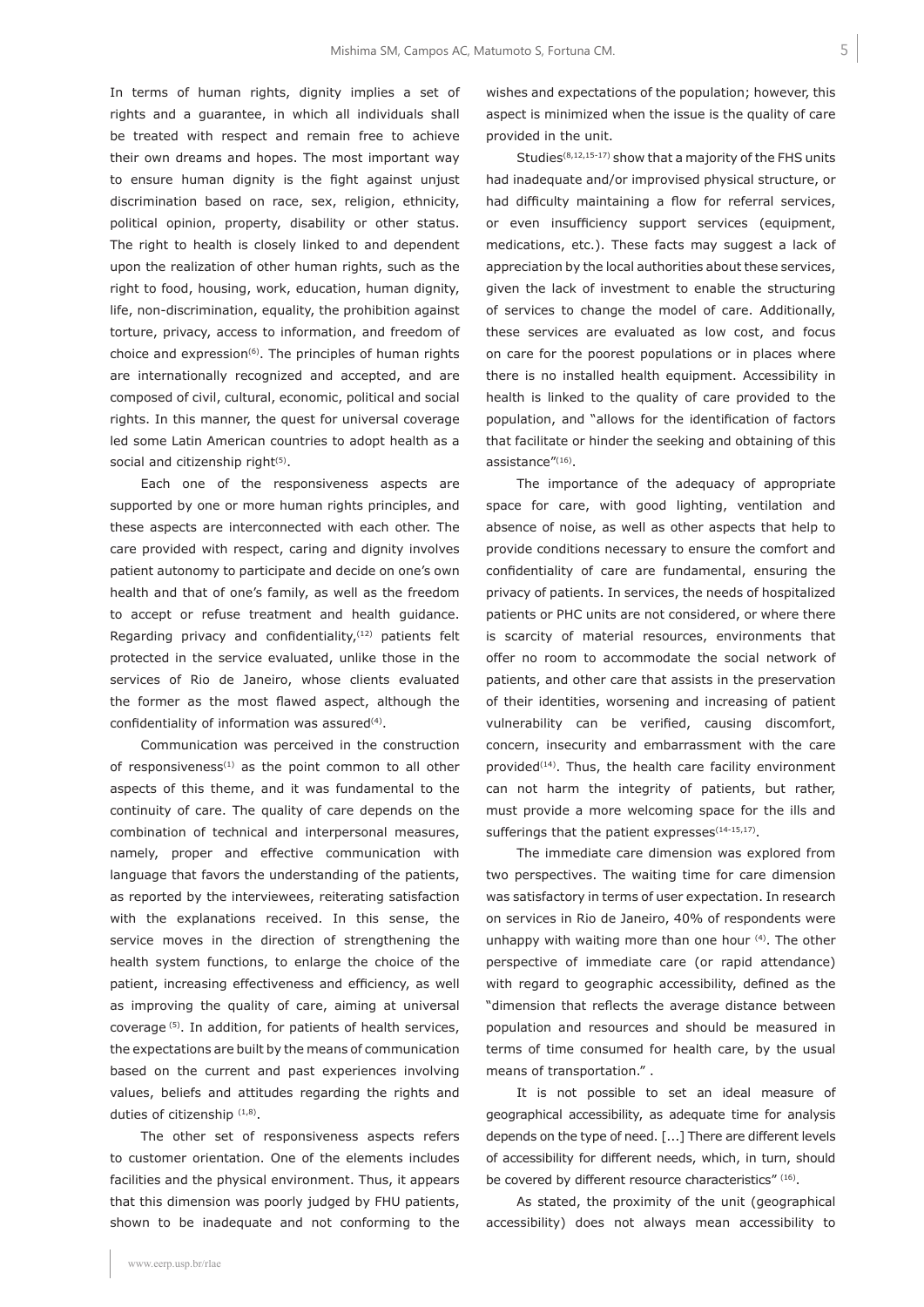the unit. Other dimensions such as organizational accessibility, are part of the service's response to the users' needs. In this sense, the operation of the FHU during working hours was considered inappropriate, as it is inconvenient for service workers. Other aspects, such as those related to obstacles to continuity of care at other levels, linked to the hierarchical level of network care (16), namely, those related to referral and counterreferral, also hinder the achievement of universal access.

Also, the patient-worker relationship is "prepared" much before they meet, including the service aim, work execution, environment structuring and others. In terms of the environment, it should be prepared as relational space, where people try to solve problems in an appropriate and decisive manner (14). The preparation of the physical space goes beyond architectural planning, but also ensures that the patient feels safe and respected to express his problems and needs <sup>(14)</sup>. For the patients, aspects related to infrastructure of the FHU compromise the way the population perceives the health unit, and how they can expose their health needs with less embarrassment, and with more safety, reliability, and comfort<sup> $(12,14,17)$ </sup>. The relationship, a well maintained environment, and health seem to be directly linked to seeking out health services and the expectations of the population for dignified, caring and effective care.

This discussion on responsiveness provides elements present in the relationship of the patient with the health services, mediated by a team that needs to have instruments to understand the patient's health needs and to program actions that enable the expression of: patient freedom for adhering to the treatment plan that the physician and/or team propose, with full patient participation in decisions about his own health.

#### **Final considerations**

The construction of patient satisfaction assessment tools to analyze social and cultural differences, and different ways of using the services, is a new and challenging practice, because of the need to capture the views of patients about the quality of health services, and also, this depends on resources and commitment so that monitoring can be consistently performed and which enable effective improvements in services, as well as the expansion of universal access.

Responsiveness organizes elements already explored as components of user satisfaction, highlighting the non-medical aspects of care that reveal the other side of quality of care. This proposes to track and monitor government actions to meet the population's needs and expectations, converging with actions recognized as positive for achieving universal health coverage.

The results allow us to state advances in the assessment of the Family Health Strategy as a health service that is close and accessible to the population, which welcomes, cares for and monitors the health of patients and their families, and creates bonds with the population, through attentive and caring assistance with their needs and desires. This ensures participation and freedom for decisions and choice of treatments, ensuring confidentiality and privacy.

The study had the limitation of being conducted with only one FHU, in the context of low total coverage by the FHS, thus, having some bias resulting from this broader context of the municipality. Still, it contributes an assessment tool for patient satisfaction, which helps with the expansion of universal health coverage.

## **References**

1. Vaitsman J, Andrade GRB. Satisfação e responsividade: formas de medir a qualidade e a humanização da assistência à Saúde. Ciênc Saúde Coletiva. 2005;10(3):599-613.

2. Gromulska L, Supranowicz P, Wysocki MJ. Responsiveness to the hospital patient needs in Poland. Rocz Panstw Zakl Hig. 2014;65(2):155-64.

3. Blendon RJ, Kim M, Benson JM. The public versus the World Health Organization on health system performance. Health Affairs. 2001;20(3):10-20.

4. Hollanda E, Siqueira SAV, Andrade GRB, Molinaro A, Vaitsman J. Satisfação e responsividade em serviços de atenção à saúde da Fundação Oswaldo Cruz. Ciênc Saúde Coletiva. 2012;17(12):3343-52.

5. Frenk J. Leading the way towards universal health coverage: a call to action. Lancet. 2015;385(9975):1352-8. 6. Atun R, Andrade LOM, Almeida G, Cotlear D, Dmytraczenko T, Frenz P, et al. Health-system reform and universal health coverage in Latin America. Lancet. 2015;385(9974):1230–47.

7. Campos CEA, Brandão AL, Paiva MBP. Avaliação da estratégia de saúde da família pela perspectiva dos usuários. Rev APS. 2014;17(1):13-23.

8. Mota RRA, David HMSL. Programa Nacional de Melhoria do Acesso e da Qualidade da Atenção Básica: questões a problematizar. Rev Enferm UERJ. 2015;23(1):122-7.

9. Nunes AA, Flausino JM, Silva AS, Mello LM. Qualidade da Estratégia Saúde da Família: comparação do desempenho de municípios de pequeno e grande porte. Saúde Debate. 2014;38(102):452-67.

10. Minayo MCS. Análise qualitativa: teoria, passos e fidedignidade. Ciênc Saúde Coletiva. 2012;17(3):621-6. 11. Thiry-Cherques HR. Saturação em pesquisa qualitativa: estimativa empírica de dimensionamento. Rev PMKT. 2009;3:20-7.